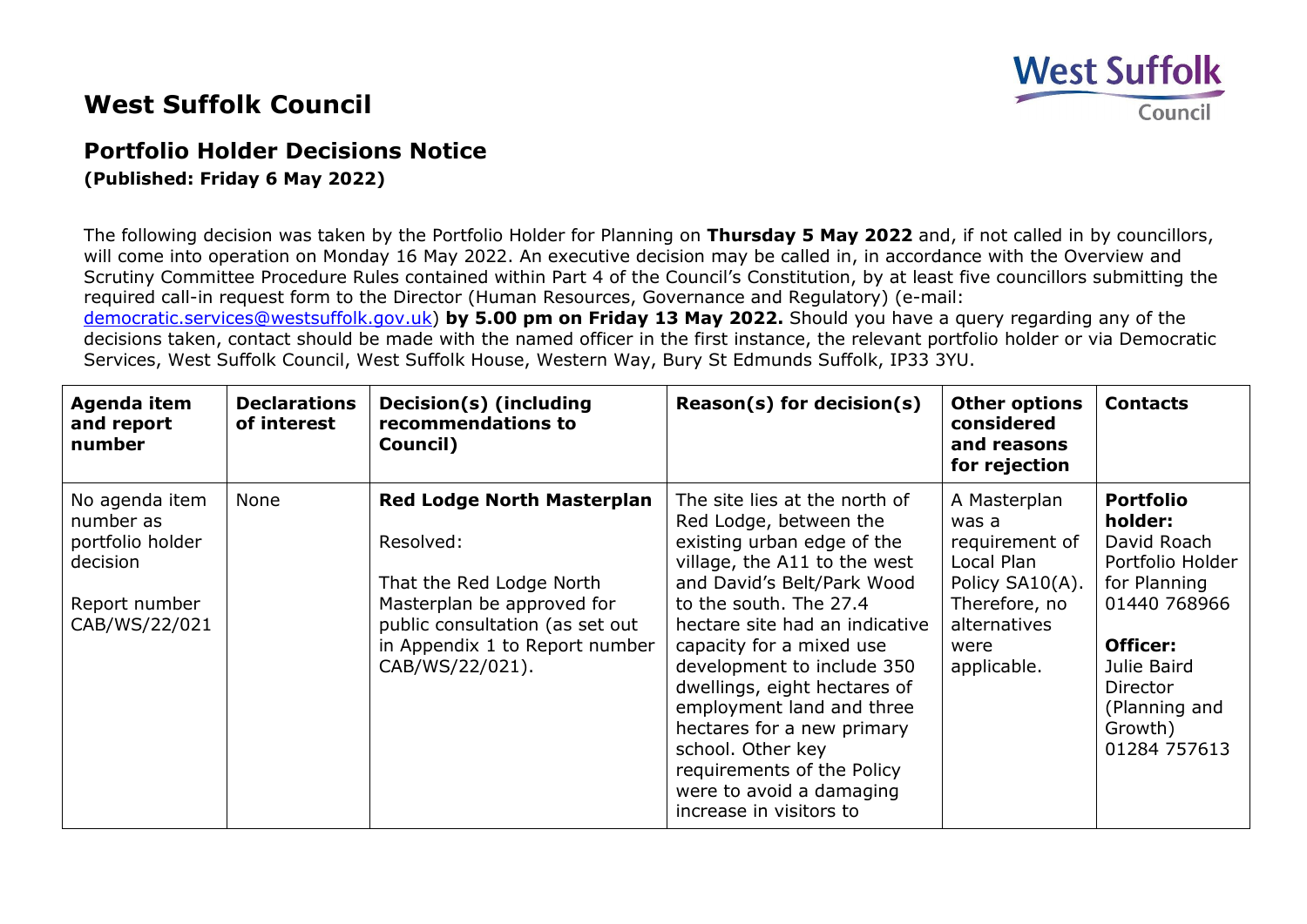| Agenda item<br>and report<br>number | <b>Declarations</b><br>of interest | Decision(s) (including<br>recommendations to<br>Council) | $Reason(s)$ for decision(s)                                                                                                                                                                                                                                                                                                                                                                                                                                                                                                                                                                                                                                                                                                                                                                                                                                                            | <b>Other options</b><br>considered<br>and reasons<br>for rejection | <b>Contacts</b> |
|-------------------------------------|------------------------------------|----------------------------------------------------------|----------------------------------------------------------------------------------------------------------------------------------------------------------------------------------------------------------------------------------------------------------------------------------------------------------------------------------------------------------------------------------------------------------------------------------------------------------------------------------------------------------------------------------------------------------------------------------------------------------------------------------------------------------------------------------------------------------------------------------------------------------------------------------------------------------------------------------------------------------------------------------------|--------------------------------------------------------------------|-----------------|
|                                     |                                    |                                                          | Breckland SPA; provide a<br>Suitable Accessible Natural<br>Greenspace (SANG) and dog<br>friendly access routes;<br>maintain existing wildlife and<br>biodiversity on the site;<br>Breckland tree belts were to<br>be retained and inform the<br>site layout; the need for a<br>landscape buffer and noise<br>attenuation measures along<br>A11; SUDs infrastructure;<br>advice to be sought of the<br>Health and Safety Executive<br>(HSE) regarding the major<br>hazard pipeline; and cycle<br>and pedestrian links.<br>The overarching vision was to<br>create a new sustainable<br>neighbourhood to the north<br>of Red Lodge, set within an<br>attractive environment that<br>responded to the local<br>character and landscape<br>setting of Suffolk.<br>Key to achieving this vision<br>would be integration and<br>connectivity with surrounding<br>neighbourhood, the creation |                                                                    |                 |